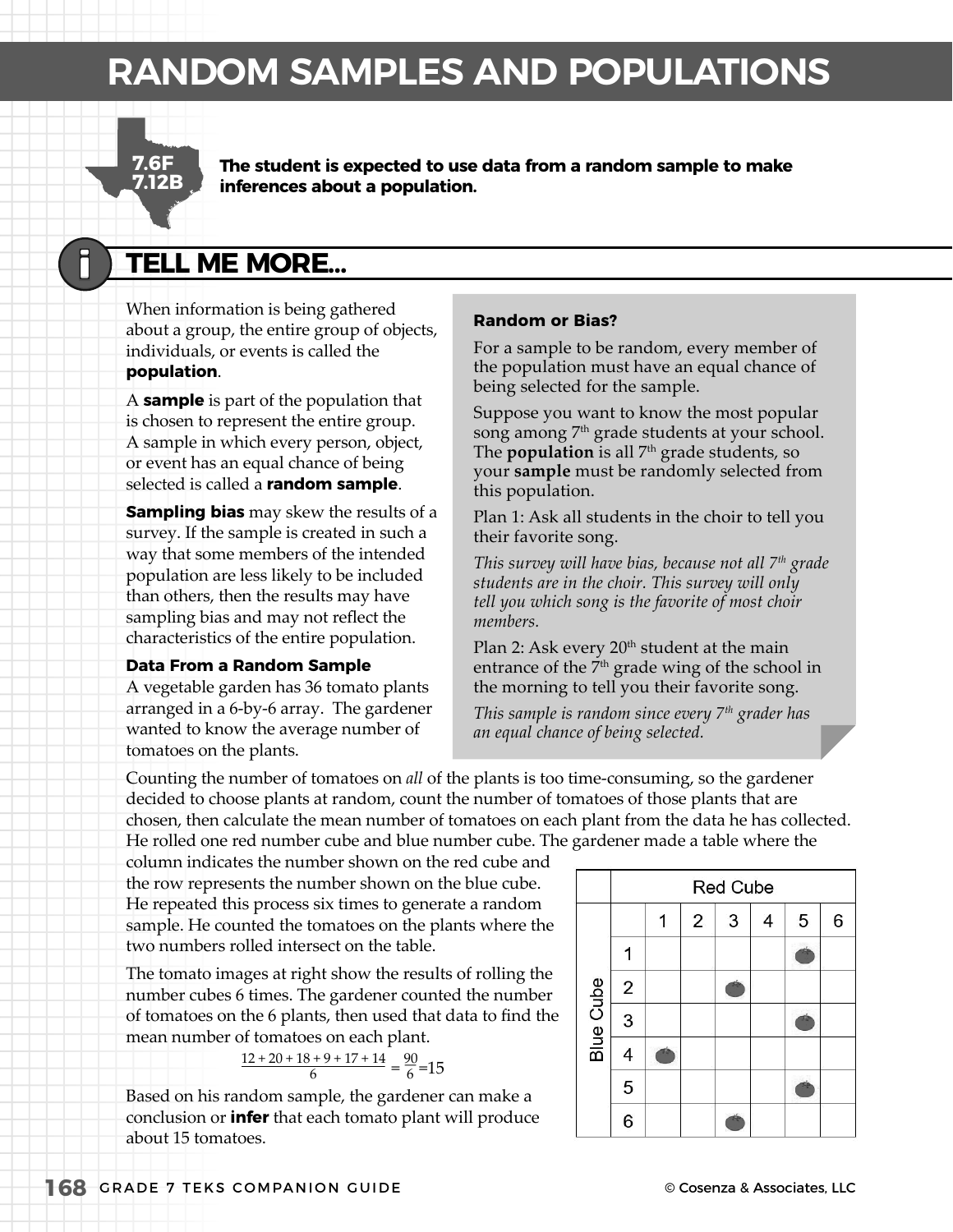# **EXAMPLES**

**EXAMPLE 1:** Ms. Attia teaches six classes of 7<sup>th</sup> grade math with a total of 150 students. She wants to find out how much time her students are spending on homework each week, so she randomly selected 10 students and asked them how many hours they spend each week on math homework. The results of her survey are shown.

|                                 |  | <b>Math Homework</b> |  |  |  |
|---------------------------------|--|----------------------|--|--|--|
|                                 |  |                      |  |  |  |
|                                 |  |                      |  |  |  |
|                                 |  |                      |  |  |  |
|                                 |  |                      |  |  |  |
|                                 |  | 2                    |  |  |  |
| <b>Number of Hours per Week</b> |  |                      |  |  |  |
| $\Box$ = 1 student              |  |                      |  |  |  |

Which of the following inferences are supported by the data?

- A. Most of Ms. Attia's students spend 3 hours or less on math homework each week.
- B. At least 15 of Ms. Attia's students spend 4 or more hours per week on math homework.
- C. Most of Ms. Attia's students dislike doing math homework each week.

**STEP 1** Evaluate whether or not the data support Inference A.

- According to the graph, 1 student spends 0 hours, 2 students spend 1 hour, 2 students spend 2 hours, and 4 students spend 3 hours.
- $\blacksquare$  1 + 2 + 2 + 4 = 9, so 9 out of 10 students spend 3 hours or less on math homework.

## **Inference A is supported by the data.**

- **STEP 2** Evaluate whether or not the data support Inference B.
	- According to the graph, 1 student spends 4 hours or more on math homework.
	- $\blacksquare$   $\frac{1}{10} = \frac{1 \times 10}{10 \times 10} = \frac{10}{100} = 10\%$ , so 10% of the students surveyed spend 4 hours or more on math homework each week.
	- $\blacksquare$  Determine 10% of the 150 students that Ms. Attia teaches.
		- $\frac{10}{100} = \frac{x}{150}$
		- $10 \times 1.5$
		- $\frac{10 \times 1.5}{100 \times 1.5} = \frac{15}{150}$
		- 15 students is 10% of the total of 150 students Ms. Attia teaches.
	- $\blacksquare$  A random survey that is sufficiently large tends to be representative of the population.

## **Inference B is supported by the data.**

- **STEP 3** Evaluate whether or not the data support Inference C.
	- $\blacksquare$  The graph shows how much time students spend on their math homework.

# **YOU TRY IT!**

Jamonte wants to conduct a survey on how often people who belong to a gym exercise each week. He has two plans on how to gather this data.

Plan 1: Go to a shopping mall and ask people to respond to the survey as they exit the mall.

Plan 2: Go to *Workout World* gym and ask people to respond to the survey as they exit the gym.

Which sample is more random? Why?

<sup>n</sup> We do not know how students feel about their math homework from this survey.

 **Inference C is not supported by the data. Inferences A and B are supported by the data.**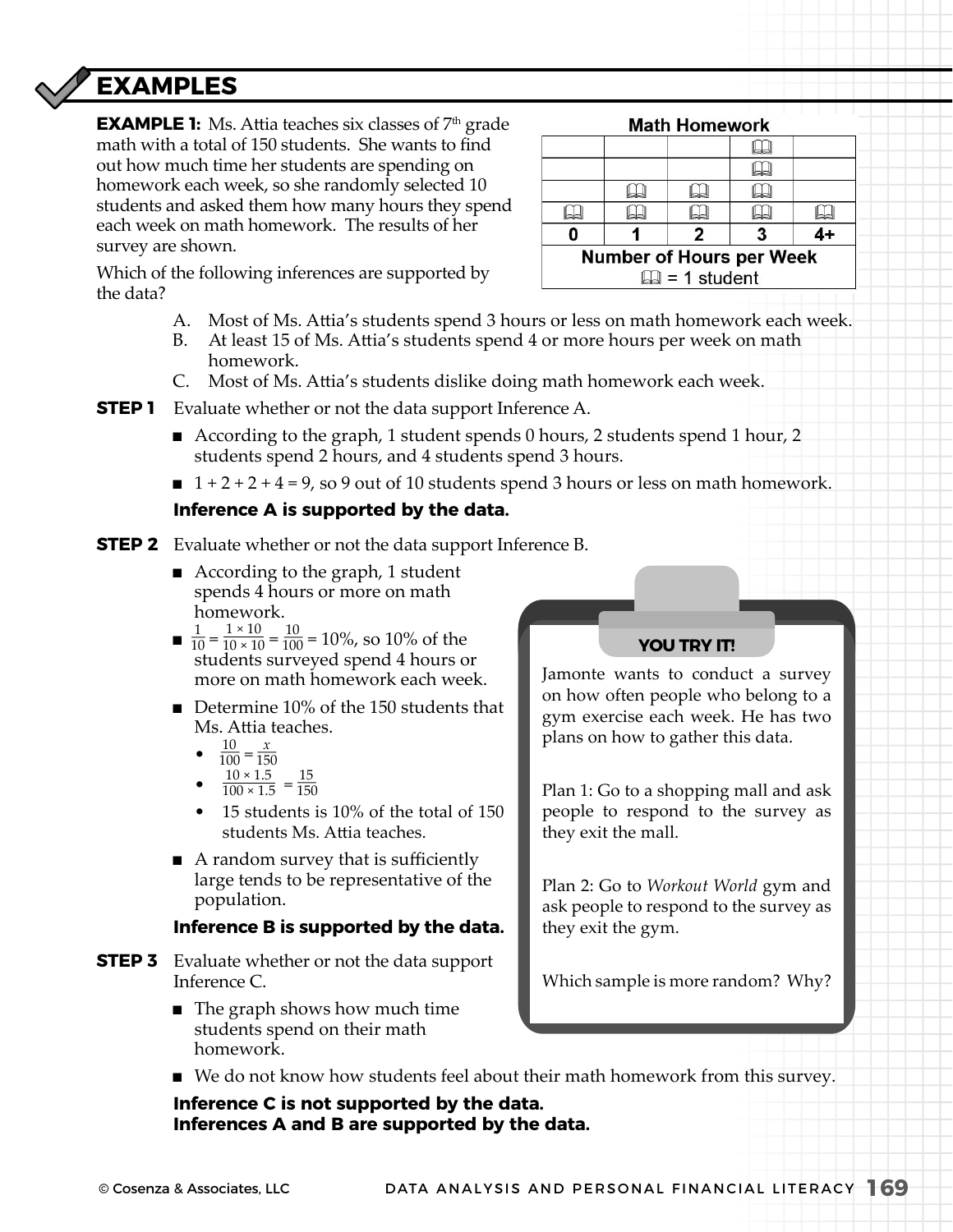**EXAMPLE 2:** A school cafeteria randomly asked 25 boys and 25 girls to identify their favorite vegetable from a list of potato, broccoli, green beans, carrots, bell pepper, and onion. Each day, approximately 1,500 students eat lunch in the cafeteria. The results of that survey are shown in the graph below.







Which of the following inferences are supported by the data?

- A. Potato is the favorite vegetable for about 16% of all the boys at the school.
- B. There are no students in the school whose favorite vegetable is corn.
- C. Broccoli is the favorite vegetable for the same number of girls as potato, bell pepper, and onion combined.
- **STEP 1** Evaluate whether or not the data support Inference A.
	- $\blacksquare$  According to the graph, 8 boys out of the 25 boys surveyed chose potatoes as their favorite vegetable.
	- $\frac{8}{25} = \frac{32}{100} = 32\%$ , so 32% of the boys surveyed said that potato was their favorite vegetable.
	- $\blacksquare$  Since the sample is random, you can conclude that about 32% of all boys in the school would prefer potato.

#### **Inference A is not supported by the data.**

- **STEP 2** Evaluate whether or not the data support Inference B.
	- $\blacksquare$  Students were not given the option to select "corn" in this survey.
	- $\blacksquare$  Therefore, we do not have any information that would tell us how many students have corn as a favorite vegetable.

## **Inference B is not supported by the data.**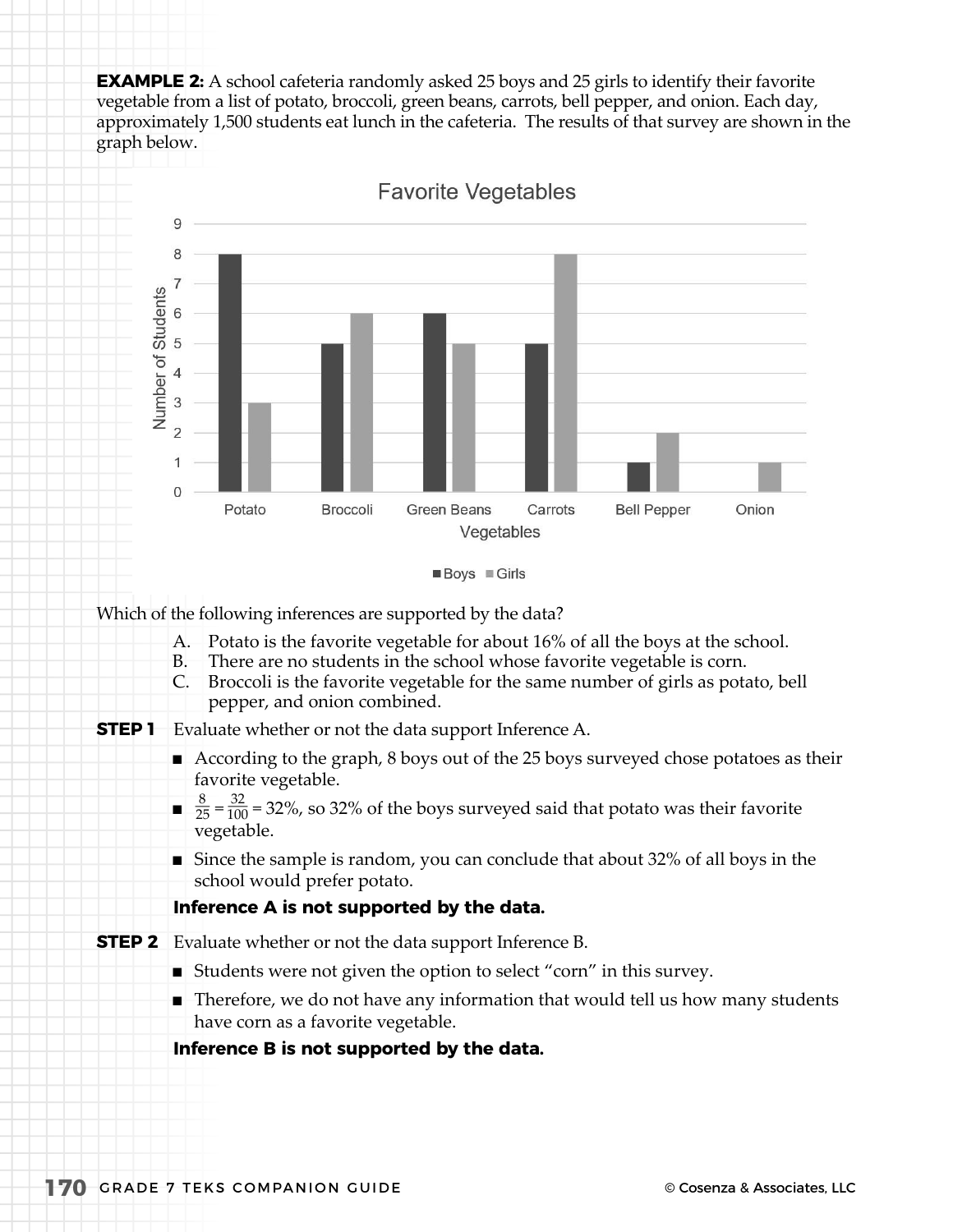#### **STEP 3** Evaluate whether or not the data support Inference C.

- $\blacksquare$  According to the graph, 6 girls chose broccoli as their favorite vegetable. 3 girls chose potato, 2 girls chose bell pepper, and 1 girl chose onion.
- Add the numbers for potato, bell pepper, and onion:  $3 + 2 + 1 = 6$ .
- The number of girls who have broccoli as a favorite vegetable is equal to the total number in this group.

#### **Inference C is supported by the data.**



*Use the circle graph for questions 1-3.*

# **Favorite Lunch**



**1.** The cafeteria manager took a poll of 150 randomly selected students to find the most popular lunch item ofered in the school cafeteria.

> Which of the following statements is true about the data represented in the graph?

- **A** Most of the students polled were male.
- **B** About half of the students refused to eat pizza or spagheti.
- **C** The same number of students prefer corn dogs as tacos.
- **D** Twice as many students prefer pizza as cheeseburgers.
- **2.** Write your own valid inference from the data represented in the circle graph.
- **3.** Validate your inference with data support from the information in the problem.

*Use the bar graph for questions 4-6.*



- **4.** Paul surveyed 200 randomly selected people in the mall and asked them what genre of movie they prefer. Their results are shown in the bar graph. Which of the following statements is **not** true about the results of the survey?
	- **F** *Horror* and *Action* are the two most popular movie genres.
	- **G** The number of people who selected *Other* represents 34% of the people surveyed.
	- **H** 3 more people preferred *Drama* than *Comedy*.
	- **J** *Science Fiction* and *Comedy* combined received 30% of the votes.
- **5.** Write your own valid inference from the data represented in the bar graph.
- **6.** Validate your inference with data support from the information in the bar graph.